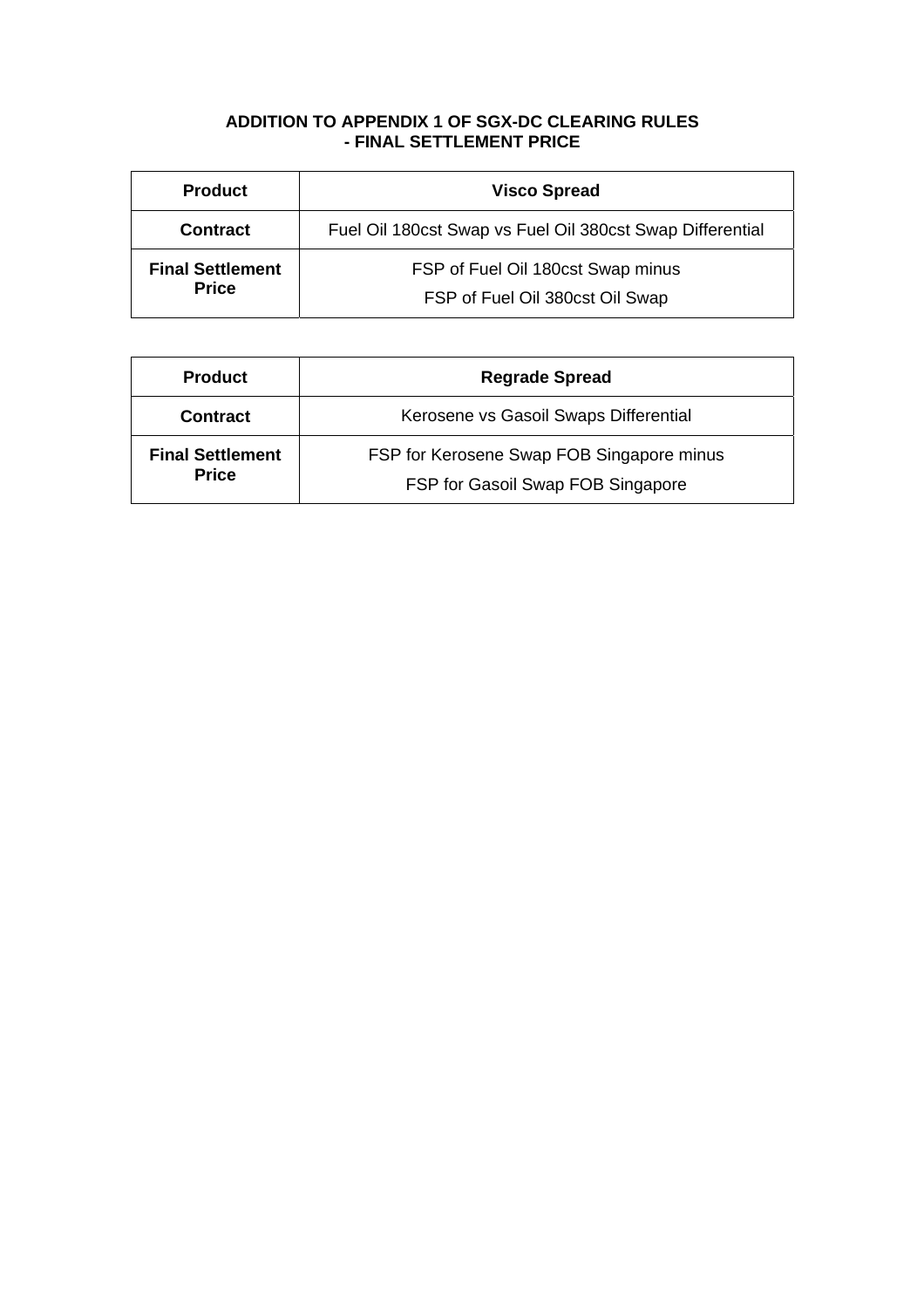# **AMENDMENT TO PRACTICE NOTE 7.11.1.1 OF SGX-DC CLEARING RULES**

## **DAILY SETTLEMENT PROCEDURES FOR ELIGIBLE OTC CONTRACTS**

| <b>Issue Date</b> | <b>Cross Reference</b> | <b>Enquires</b>                            |
|-------------------|------------------------|--------------------------------------------|
| 01/06/2010        | <b>Clearing Rules</b>  | Please contact                             |
|                   | Rule 7.11.1.1          |                                            |
|                   |                        | <b>Operations, Clearing and Depository</b> |
|                   |                        | Email: otclear@sgx.com                     |
|                   |                        | Clearing Hotline Tel: (65) 6236 5319       |
|                   |                        |                                            |
|                   |                        | <b>SGX OTC Clearing Business</b>           |
|                   |                        | Email: sgxotc@sgx.com                      |
|                   |                        |                                            |

### **1. Introduction**

- 1.1 This Practice Note describes the procedures for determining Daily Settlement Prices for Eligible OTC Contracts.
- 1.2 Daily Settlement Price is the official daily closing price of a Contract determined in accordance with SGX-DC Clearing Rule 7.11.1.1. An Eligible OTC Contract is any OTC Contract accepted by the Clearing House for clearing, subject to SGX-DC Clearing Rules, as prescribed by the Clearing House from time to time.
- 1.3 The procedures in this Practice Note shall only be applicable for determining the Daily Settlement Price of an Eligible OTC Contract from the first trading day to one day before last trading day.
- 1.4 The formulas for the computation of Daily Settlement Prices on the last trading day, otherwise also known as Final Settlement Prices, are provided in Appendix 1 of SGX-DC Clearing Rules.

## **2. Procedures**

- 2.1 The following procedures shall apply in relation to the determination of the Daily Settlement Price for each Eligible OTC Contract which is not a spread:
- 2.1.1 Clearing House shall prescribe a list of Price Contributors for each Eligible OTC Contract.
- 2.1.2 Clearing House shall obtain daily price assessments for each Eligible OTC Contract from each Price Contributor.
- 2.1.3 The Daily Settlement Price for a contract month shall be the weighted average price assessments provided by each Price Contributor, whose weight shall be decided by Clearing House. Clearing House may discard the lowest or highest assessments before averaging.